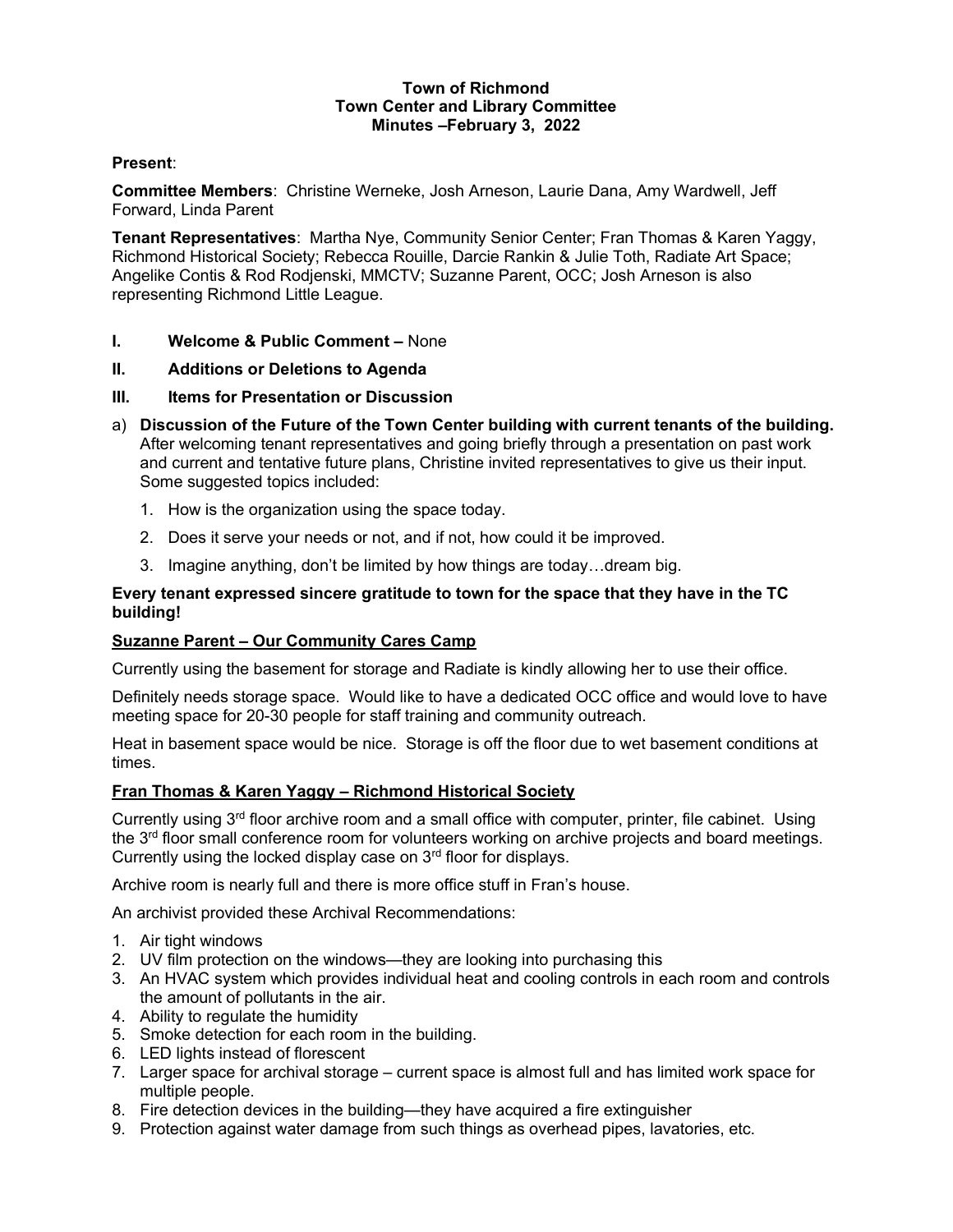Karen & Fran added these items:

- 1. Storage space for Round Church Brochures and items that we sell in Round Church.
- 2. Building security when the top floor is locked it is still accessible by elevator. Does anyone track who has keys to the main doors and retrieve them when the person no longer needs access? Cameras recording who enters the building may prove to be useful.
- 3. Fireproof controlled climate room (possibly build over the existing vault) Karen
- 4. Kitchen is currently not being well-used—but needs to be open as it is the fire escape access
- 5. Would like to see building continue to have a wide variety of citizens using it (diverse ages, etc.)
- 6. Could have storage units for all organizations
- 7. More display space for historical items of interest security
- 8. Combine Archives and Office into one space security so copies could be made without leaving visitors alone in archives.
- 9. Historical Society does have some \$\$ which could be committed to the project.

## Martha Nye – Community Senior Center

Currently have an office space with computer, printer, file cabinets and are using  $3<sup>rd</sup>$  floor conference room for some small group activities (around 12 people).

Would like to keep administrative office (southeast corner great).

More storage.

More parking spaces in TC lot which is used for parking for activities at TC, Library and

Congregational Church. Add security cameras?

They don't foresee needing more spaces for large activities (using Library, Congregational & Holy Rosary Churches). Using small conference room on 3<sup>rd</sup> floor as noted.

Keep the symbiotic relationship of being together with other nonprofits (historical society, arts, near library, etc.)

Being close to post office is good

# Angelike Contis – MMCTV

Currently have studio and editing in building but (due to Covid) most staff are still working from home. Often one staff only there at limited times.

Would like to improve security and safety for staff, archives & equipment (as noted by others). They want to be able to receive visitors. Motion detector lights for safety.

Storage-- have a lot of archived tapes, etc. that need to be stored.

They plan to improve their studio space.

Parking lot needs to be safer to cross to Library & cars—especially collaborations with Library for kids activities

General building comments include keeping the other nonprofit tenants to allow more collaboration, keep the walkable downtown. Would like ways to bring outdoors inside (light, air)

Need to think about building-wide technology needs not just MMCTV having state-of-the art connections.

# Rebecca Rouille – Radiate Art Space

Currently using basement space for art activities/classes for children & adults (pre-Covid). Concrete floors, big open space and sink for clean up are being used well.

Current issues include:

 lack of light and ventilation (request to open 2 windows—see discussion at the end of this meeting)